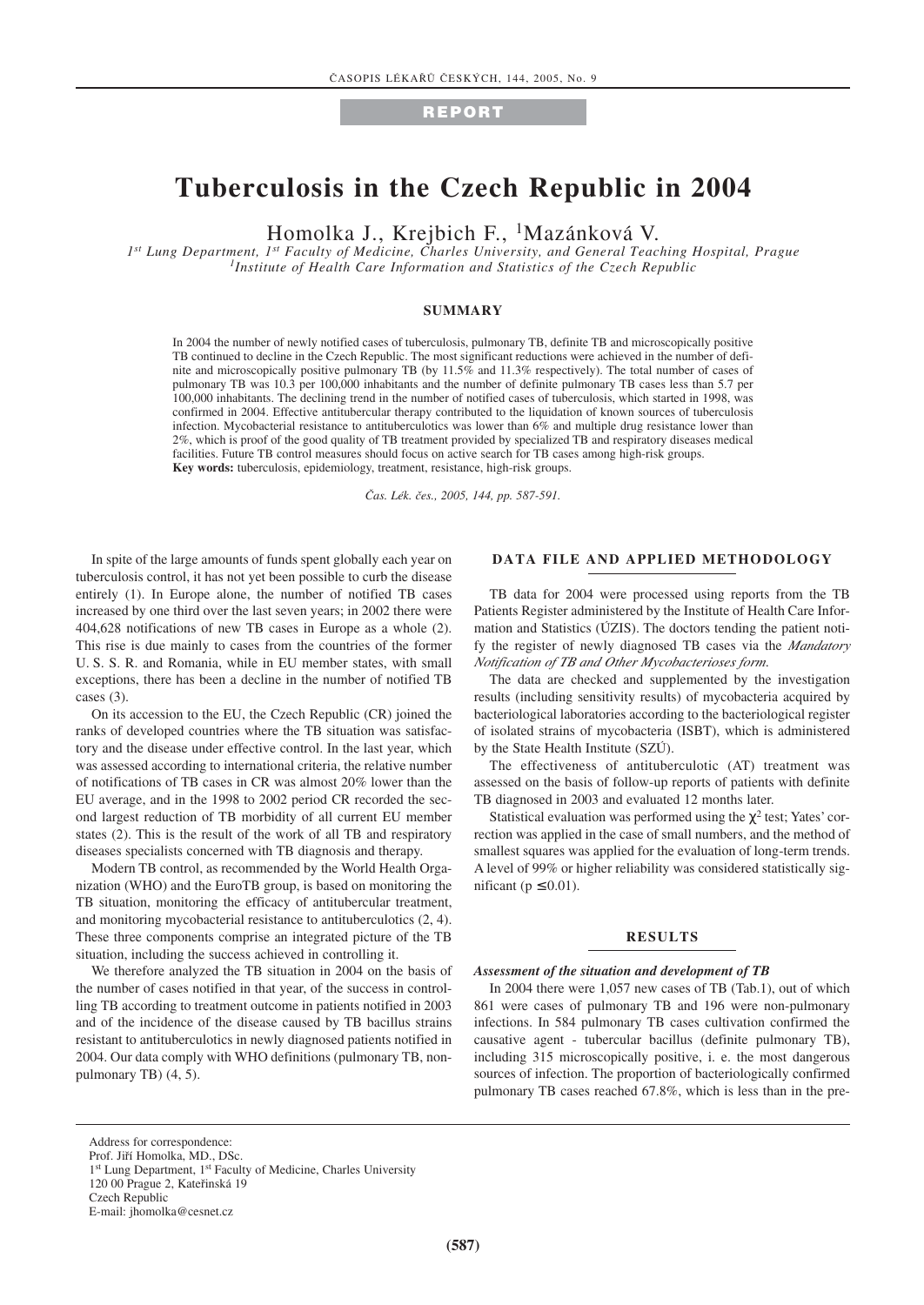ceding year, but compared to the last seven-year period it represents the second highest bacteriological confirmation rate.

Expressed in relative numbers per 100,000 inhabitants, 10.3 cases of TB cases were notified overall: 8.4 pulmonary TB cases and 5.7 definite cases of pulmonary TB, of this number 3.1 were microscopically positive.

Compared to 2003, there has been a decline in all monitored data. The number of all notified TB cases dropped by 9.0% and reached the limit of statistical significance ( $p=0.027$ ), the number of pulmonary TB cases dropped by 8.6% and was also on the border of statistical significance (p=0.06); similarly, the decline in the number of definite pulmonary TB cases reached 11.5% and was on the border of statistical significance (p=0.03). The number of microscopically positive cases dropped by 11.3% and of non-pulmonary TB by 11.1%, but the latter two figures did not reach statistical significance. Of crucial importance is the statistically significant declining trend over the last seven years in all monitored categories, with the exception of non-pulmonary TB (Fig. 1). The declining trend confirmed the effectiveness of the control measures adopted.

Of the total number of 1,057 notified cases, 663 were men (62.7%) and 394 women (37.3%). The male to female ratio has not changed significantly compared to previous year. Of the total number of 1,057 notified TB cases, 102 people have been treated for TB in the past, which is 9.6%, of this number 30 (2.8% of all TB cases) in the last 3 years ("relapse" as defined by current Czech legislation). The age composition of pulmonary TB cases in 2004 is shown in Figure 2. Data are compared with 2001 to allow the assessment of the change in the age composition of TB patients over a longer period of time. As in previous years, TB was encountered mainly in older people. Due to the significantly improving TB situation over the last 40 years and the concurrent reduction in the risk of infection, the number of TB patients is declining even in the oldest age groups.



**Fig. 1**. Trends in the numbers of notified TB cases (new cases and relapses) in CR in 1998-2004

While the age composition curve in women has not changed – with the exception of reduced TB morbidity rates in the oldest age groups

- there has been a marked decline in men, with the exception of the 45–60 age group. In the latter age group, 42% of TB morbidity is due to patients from high-risk groups – the homeless, drug addicts, prison inmates, foreigners. The number of new TB cases among individuals below the age of 20 was negligible in CR in 2004. The distribution of notified TB cases in the regions of CR is shown in Tab. 2. The highest number of patients was notified from the Karlovy Vary, Ústí upon Elbe and Prague regions. In these three regions the main factor contributing to TB morbidity were high-risk groups: homeless people (Prague) and foreigners (Karlovy Vary). Of the total number of 1,057 TB cases, 149 individuals were not born in CR (14.1% foreigners). This number does not significantly differ from previous years. In 45 cases the notified country of origin was Ukraine, in 27 cases Vietnam and in 20 cases Slovakia; the vast majority (70%) were men younger than 60 years. This group contributed significantly to the morbidity of men in the productive age of 20-60 years. This corresponds with the assumption that these individuals are economic migrants seeking employment in CR.

In 2004 there were 137 deaths of patients notified as TB cases: in 45 the recorded cause of death was TB, while 92 died of other diseases. TB mortality is 0.44 per 100,000 inhabitants. Of the cases of notified TB, 75% of the deaths were of people over 60 years of age with severe concurrent diseases who were from high-risk groups. The youngest patient who died was a 36-year-old man who died of generalized malignant neoplastic disease and whose TB diagnosis was defined as a concurrent disease only on autopsy.

The productivity of the different methods of detection of TB was similar in 2004 to that in the previous years (Tab. 3). 69.2% of pulmonary TB patients approached their doctor because of health problems (passive method of detection), 16% of pulmonary TB cases were detected by active screening (investigation of contacts and of high-risk groups). In 56 patients TB was not diagnosed until autopsy, usually as a secondary finding during the investigation of a different primary disease that was the cause of death. These results correspond with WHO recommendations to focus active TB screening on population groups that represent a high-risk of contracting TB.

## *Evaluation of the incidence of tubercular bacilli resistance to antituberculotics*

Of 584 patients with definite pulmonary TB notified to the TB Register, the results of sensitivity to isoniazid, rifampicin, ethambutol and streptomycin according to the Register of Isolated Strains of

| <b>Tab. 1.</b> Number of notified TB cases in CR in 1998-2004 |  |
|---------------------------------------------------------------|--|
|                                                               |  |

| a) ABSOLUTE FIGURES                      | 1998 | 1999 | 2000 | 2001 | 2002 | 2003 | 2004 |
|------------------------------------------|------|------|------|------|------|------|------|
| TB cases                                 | 1805 | 1631 | 1442 | 1350 | 1200 | 1162 | 1057 |
| <b>Pulmonary TB</b>                      | 1389 | 1197 | 1144 | 1102 | 972  | 942  | 861  |
| Of this number:                          |      |      |      |      |      |      |      |
| Definite TB                              | 903  | 778  | 732  | 740  | 658  | 660  | 584  |
| Microscopically positive                 | 535  | 461  | 436  | 395  | 338  | 355  | 315  |
| <b>Non-pulmonary TB</b>                  | 270  | 262  | 198  | 165  | 163  | 220  | 196  |
| b) RELATIVE FIGURES                      |      |      |      |      |      |      |      |
| (Per 100,000 inhabitants)                | 1998 | 1999 | 2000 | 2001 | 2002 | 2003 | 2004 |
| TB cases                                 | 17.5 | 15.7 | 14.1 | 13.1 | 11.8 | 11.4 | 10.3 |
| <b>Pulmonary TB</b>                      | 13.5 | 11.6 | 11.1 | 10.7 | 9.6  | 9.2  | 8.4  |
| Definite pulmonary TB<br>Of this number: | 8.8  | 7.6  | 7.1  | 7.2  | 6.4  | 6.5  | 5.7  |
| microscopically positive                 | 5.2  | 4.5  | 4.2  | 3.9  | 3.2  | 3.5  | 3.1  |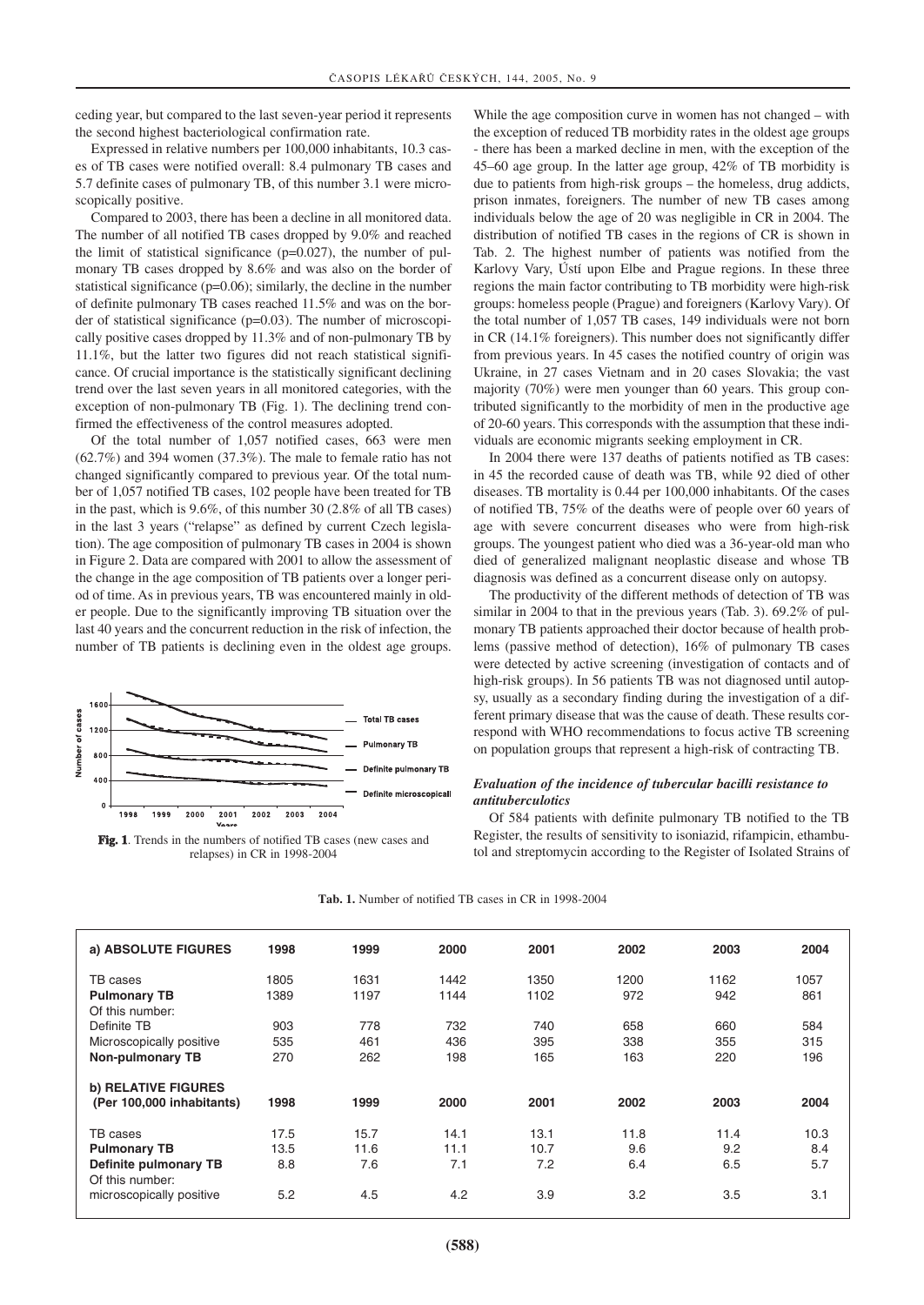Mycobacteria were acquired in 491 cases. In 2004, as in the previous years, no significant increase of resistance to antituberculotics was noted (Tab. 4). A favorable development was the flattening of the growing resistance curve, especially of multiple drug resistance (MDR TB – resistance at least to isoniazid and rifampicin). Of the 6 MDR TB patients four were foreigners, two from Ukraine and two from Georgia. The two Ukrainians and one of the Georgians came to CR in 2004. The latter Georgian came in December 2003 and his TB was diagnosed in April 2004. Of the MDR patients born in CR, one had been treated for TB in the past.

The most common monoresistance was to streptomycin (12 patients), followed by isoniazid (6 patients). Mycobacterial strains resistant to rifampicin alone were found in 2 patients, and there were no cases of resistance to ethambutol.



**Fig. 2.** Newly notified pulmonary TB cases (new cases and relapses) in CR in 2001-2004 according to sex and age

| Region           | 2002   |          |        | 2003     | 2004   |          |
|------------------|--------|----------|--------|----------|--------|----------|
|                  | Absol. | Relat. * | Absol. | Relat. * | Absol. | Relat. * |
| Prague           | 187    | 16.1     | 194    | 16.7     | 152    | 13.0     |
| Central Bohemia  | 117    | 10.4     | 116    | 10.3     | 116    | 10.2     |
| South Bohemia    | 49     | 7.9      | 41     | 6.6      | 44     | 7.1      |
| Pilsen           | 80     | 13.9     | 68     | 12.4     | 49     | 8.9      |
| Karlovy Vary     | 42     | 12.1     | 50     | 16.4     | 43     | 14.1     |
| Ústí upon Elbe   | 122    | 14.9     | 100    | 12.2     | 107    | 14.0     |
| Liberec          | 47     | 11.0     | 42     | 9.8      | 30     | 7.0      |
| Hradec Králové   | 54     | 9.8      | 56     | 10.2     | 53     | 9.7      |
| Pardubice        | 52     | 10.3     | 48     | 9.5      | 51     | 10.1     |
| Vysočina         | 40     | 7.8      | 40     | 7.7      | 36     | 6.9      |
| South Moravia    | 127    | 11.3     | 124    | 11.1     | 127    | 11.3     |
| Olomouc          | 51     | 8.0      | 50     | 7.9      | 44     | 6.9      |
| Zlín             | 41     | 6.9      | 65     | 11.0     | 64     | 10.8     |
| Moravian Silesia | 191    | 15.1     | 168    | 13.3     | 141    | 11.2     |
| CR (total)       | 1200   | 11.8     | 1162   | 11.4     | 1057   | 10.3     |

**Tab. 2.** Notified TB cases in CR according to region in 2002-2004

\* Per 100,000 inhabitants

Of the 27 cases with confirmed resistance to one or more antituberculotics, 8 had been treated for TB in the past, of this number 2 during the last 3 years.

# **Evaluation of the outcome of treatment in hitherto untreated adults with definite pulmonary TB diagnosed in 2003**

Treatment outcomes are evaluated in pulmonary TB cases notified in the preceding year. In 2003 the treatment of 557 adult patients with definite, first diagnosed, earlier untreated pulmonary TB was evaluated (Tab. 5). The treatment was successful in more than 75% of the cases. The WHO recommended percentage (over 85%) had not been achieved; the main obstacle was the high number of deaths either before or during the course of AT therapy, usually of other than tubercular disease. Therapy failed only in isolated cases. The improvement compared to 2002 was achieved by a decrease in the number of deaths due to other reasons.

# **DISCUSSION**

Our report on the development of the TB epidemiological situation contains all three basic components (2, 4):

1) Evaluation of the number of notified TB cases and trends in its development,

2) Evaluation of treatment outcome, and

3) Evaluation of incidence of AT resistance.

The EuroTB group together with the WHO and International Union Against TB and Lung Diseases (IUATLD) are currently mounting an enormous effort to standardize TB control measures specified by national programs and to make TB control results comparable (2, 5-7). That is why this report, too, uses WHO recommended definitions.

TB, however, is not only a medical but also a public health issue (8). Patients need to be not only diagnosed and treated but also subjected to early screening, thus preventing transmission of infection. In 2004, compared to the preceding year (9), a marked drop in the number of notified TB cases by more than 11% was recorded. Due to the small numbers, the decline was on the border of statistical significance, but the long-term declining trend, since 1999, is unequivocal and significant and reflects the gradual reduction of sources of TB. The relative number of definite new TB cases was again significantly lower than 10 cases per 100,000 inhabitants annually, which is generally considered a sign of a favorable TB situation in a given location (10).

Unsurprisingly, men and women over 65 prevailed, with most of them having contracted TB many years ago. This age composition is typical for countries with a favorable TB situation and favorable development of the disease (11). Due to the decreasing risk of infection, TB mortality, however, is decreasing even in the highest age groups. The small number of TB cases among the young and middle-aged group is proof of the declining number of new TB infections. In men between the ages of 45-60 years a significant propor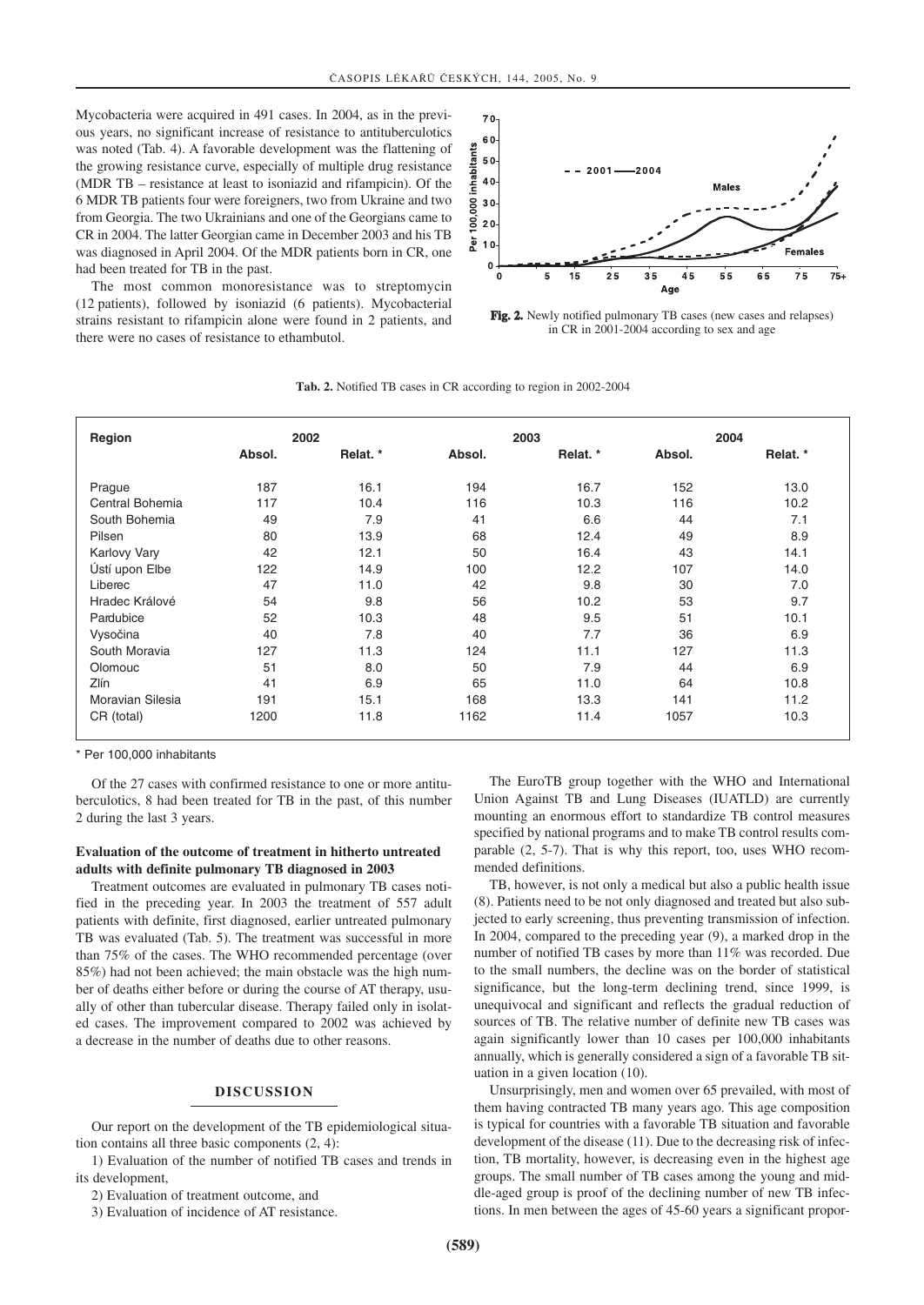**Tab. 3.** Method of detection of new, hitherto untreated cases of pulmonary TB

| <b>Method of detection</b> | 2001          |       | 2002          |       |               | 2003  |               | 2004  |  |
|----------------------------|---------------|-------|---------------|-------|---------------|-------|---------------|-------|--|
|                            | <b>Number</b> | %     | <b>Number</b> | %     | <b>Number</b> | %     | <b>Number</b> | %     |  |
| Passive                    | 705           | 67.1  | 705           | 67.1  | 702           | 73.0  | 629           | 69.2  |  |
| Active                     | 200           | 19.0  | 200           | 19.0  | 147           | 15.3  | 145           | 16.0  |  |
| Autopsy                    | 62            | 5.9   | 62            | 5.9   | 58            | 6.0   | 56            | 6.2   |  |
| Other                      | 84            | 8.0   | 84            | 8.0   | 54            | 5.6   | 79            | 8.7   |  |
| Total                      | 1051          | 100.0 | 1051          | 100.0 | 961           | 100.0 | 909           | 100.0 |  |

**Tab. 4.** Resistance of tubercular bacilli to antituberculotics

|                                     | 2002          |                  |                | 2003     | 2004           |       |
|-------------------------------------|---------------|------------------|----------------|----------|----------------|-------|
|                                     | <b>Number</b> | %                | <b>Number</b>  | %        | <b>Number</b>  | $\%$  |
| Patients with confirmed sensitivity | 509           | 100.0            | 556            | 100.0    | 491            | 100.0 |
| <b>Sensitivity results:</b>         |               |                  |                |          |                |       |
| Sensitive to all antituberculotics  | 476           | 93.5             | 529            | 95.1     | 464            | 94.5  |
| Resistant to one or more AT         | 33            | 6.5              | 27             | 4.9      | 27             | 5.5   |
| Monoresistance to:                  |               |                  |                |          |                |       |
| Isoniazid                           | 7             | 1.4              | 10             | 1.8      | 6              | 1.2   |
| Rifampicin                          | 2             | 0.4              | 0              | $\Omega$ | $\overline{c}$ | 0.4   |
| Ethambutol                          |               | 0.2 <sub>0</sub> |                | 0.2      | $\Omega$       | 0     |
| Streptomycin                        | 3             | 0.6              | $\overline{2}$ | 0.4      | 12             | 2.4   |
| Total monoresistance                | 13            | 2.6              | 13             | 2.3      | 20             | 4.1   |
| Polyresistance:                     |               |                  |                |          |                |       |
| Multiresistance (MDR)               | 10            | 2.0              | 2              | 0.4      | 6              | 2.0   |
| Other polyresistance                | 10            | 2.0              | 12             | 2.2      | ٠              | 0.2   |

**Tab. 5.** Comparison of antituberculotic therapy outcome in adult patients with newly diagnosed, hitherto untreated pulmonary TB detected in 2002 and 2003 and evaluated the year after notification

| Therapy outcome                | Year in which therapy outcome was evaluated |      |               |      |  |
|--------------------------------|---------------------------------------------|------|---------------|------|--|
|                                |                                             | 2002 |               | 2003 |  |
|                                | <b>Number</b>                               | $\%$ | <b>Number</b> | $\%$ |  |
| Evaluated                      | 653                                         | 100  | 557           | 100  |  |
| Successfully concluded therapy | 463                                         | 70.9 | 427           | 76.7 |  |
| Failure                        | 3                                           | 0.5  | 2             | 0.4  |  |
| Interrupted                    | 11                                          | 1.7  | 9             | 1.6  |  |
| Died of TB                     | 31                                          | 4.7  | 21            | 3.8  |  |
| Died of other disease          | 79                                          | 12.1 | 43            | 7.7  |  |
| Moved                          | 24                                          | 3.7  | 16            | 2.9  |  |
| Absent data                    | 42                                          | 6.4  | 39            | 7.0  |  |

tion of pulmonary TB cases are individuals belonging to high-risk groups of homeless and drug-addicted persons and of persons born abroad. TB surveillance and control measures should be targeted on these groups, both in the form of screening and of protection of persons coming into contact with these groups, and of objective quantification of the annual risk of infection (12).

Passive search for new TB cases has predominated in the recent years. About 70% of new TB cases are found in this way. The remaining number is detected by active screening of persons who have had contact with a TB patient. The identification of TB cases that present because of difficulties is currently the most economical method of detection of unknown cases of TB in the general population (4, 5). In 2004 the TB epidemiological situation in CR continued to improve. This trend started in 1998, when stagnation changed into a declining trend. This decline can be related to improved therapy and its consistent analysis, which has been taking place since 1998. Effective AT treatment is the most efficient method of TB control capable of cutting the chain of transmission of tubercular bacilli (4). The assessment of treatment outcome using the method of quarterly cohort analyses, introduced in the CR in 1998, led to an increase in the intensity of surveillance of the standard of treatment (4, 6, 13). In 2004 the treatment of patients notified in 2003 was assessed. A successful outcome of treatment was achieved in 76% of the cases, less than 1% of the treatments failed and treatment was interrupted in less than 2%. The WHO recommended success rate of 85% in hitherto untreated definite cases of pulmonary TB (6, 14) was not achieved, but this was due to the advanced age and concomitant diseases in a part of the patients who